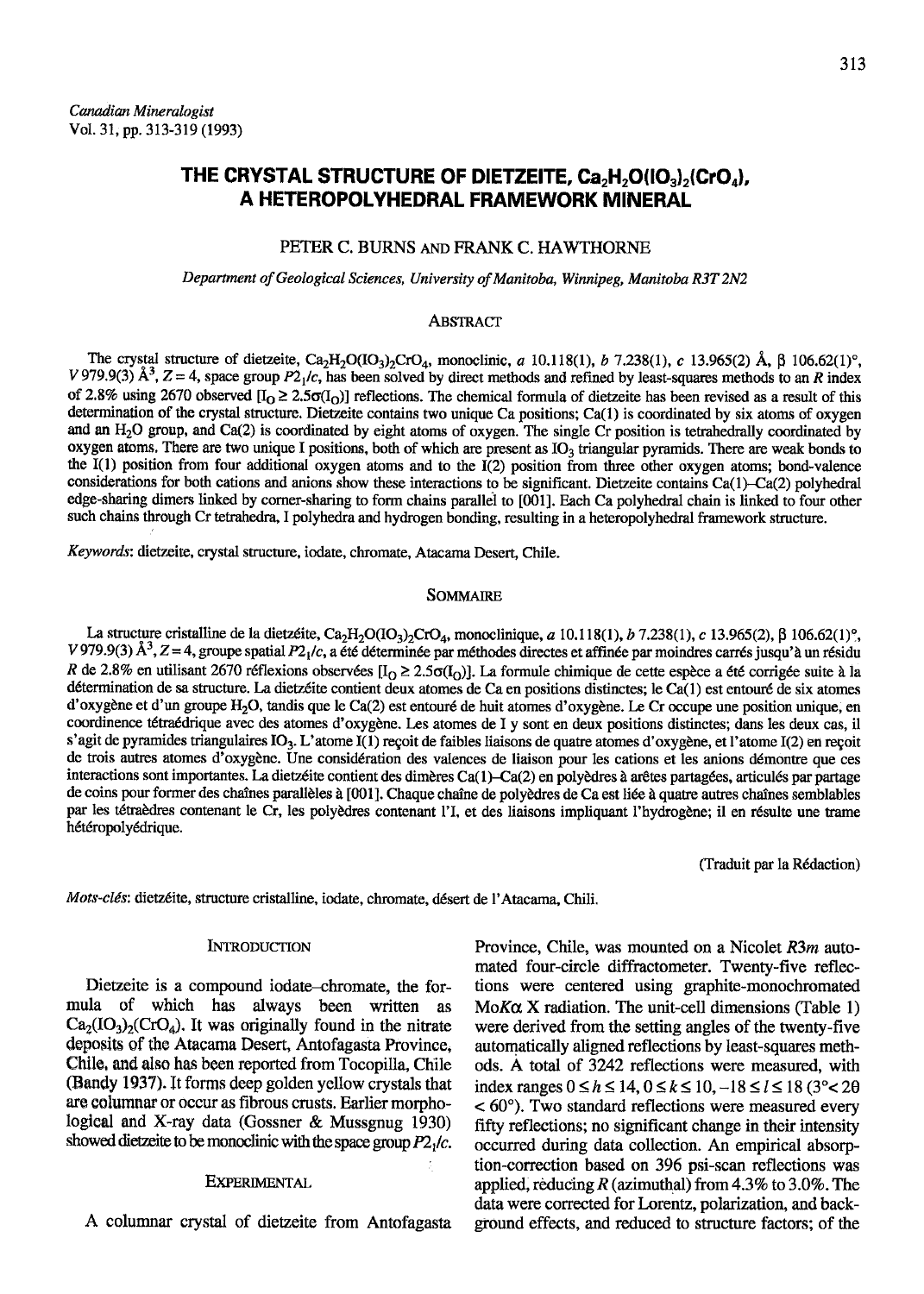TABLE 1. MISCELLANEOUS INFORMATION ABOUT DIETZEITE

| Space Group                  | P2,/c                                          | Crystal Size (mm) 0.12x0.28                                 | x0.22  |
|------------------------------|------------------------------------------------|-------------------------------------------------------------|--------|
| a (Å)                        | 10.118(1)                                      | Total Ref.                                                  | 3242   |
| b (Å)                        | 7.238(1)                                       | $L \geq 2.5\sigma(L)$                                       | 2670   |
| c (A)                        | 13.965(2)                                      | Final R                                                     | $2.8*$ |
| $\beta$ (*)                  | 106.62(1)                                      | Final wR                                                    | 3.78   |
| $V(A^3)$                     | 979.9(3)                                       | R (all data)                                                | 3.18   |
|                              |                                                | wk (all data)                                               | 3.88   |
| μ                            | $8.45 \text{ m}^{-1}$                          |                                                             |        |
| $\mathtt{D}_{\mathtt{exlo}}$ | 3.822 $\frac{g}{cm^3}$                         | F(000)                                                      | 1040   |
| Unit-cell contents:          |                                                | $4[Ca2H2O(103)2(Cr04)]$                                     |        |
|                              | $R = \sum (  F_{c}  -  F_{c} ) / \sum  F_{c} $ |                                                             |        |
|                              |                                                | $wR = [\sum w( F_0  -  F_0 )^2] / \sum F_0^2]^{1/2}$ , w-1. |        |

3242 reflections measured, there were 2670 unique reflections classed as observed  $[I_0 \ge 2.5\sigma(I_0)].$ 

#### **STRUCTURE SOLUTION AND REFINEMENT**

Scattering curves for neutral atoms, together with anomalous dispersion corrections, were taken from Cromer & Mann (1968) and Cromer & Liberman (1970), respectively. The Siemens SHELXTL PLUS (PC version) system of programs was used throughout

TABLE 2. ATOMIC PARAMETERS AND EQUIVALENT ISOTROPIC DISPLACEMENT PARAMETERS (x10<sup>4</sup>) FOR DIETZEITE

|                 | ×            | у            | z          | Usenty. |
|-----------------|--------------|--------------|------------|---------|
| I(1)            | 0.05005(4)   | 0.20302(5)   | 0.77376(3) | 95(1)   |
| I(2)            | 0.25614(4)   | 0.23921(5)   | 0.57448(3) | 103(1)  |
| Сr              | 0.43076(9)   | $-0.2029(1)$ | 0.57850(7) | 113(3)  |
| Ca(1)           | 0.6994(1)    | 0.0852(2)    | 0.70392(9) | 119(3)  |
| Ca(2)           | 0.8994(1)    | 0.2563(2)    | 0.48855(8) | 117(3)  |
| O(1)            | 0.1268(5)    | 0.4082(6)    | 0.8413(3)  | 163(13) |
| O(2)            | $-0.0504(5)$ | 0.3057(6)    | 0.6581(3)  | 174(13) |
| O(3)            | 0.2744(5)    | 0.2999(6)    | 0.7033(3)  | 170(13) |
| O(4)            | 0.4664(5)    | $-0.0091(6)$ | 0.6456(3)  | 179(13) |
| O(5)            | 0.3524(5)    | $-0.3467(7)$ | 0.6357(4)  | 203(14) |
| O(6)            | 0.1290(5)    | 0.0595(6)    | 0.5639(3)  | 162(13) |
| 0(7)            | 0.6813(5)    | 0.1538(7)    | 0.5301(3)  | 183(13) |
| O(8)            | 0.8668(5)    | 0.5910(6)    | 0.4952(3)  | 155(12) |
| O(9)            | 0.9060(4)    | 0.1831(6)    | 0.8250(3)  | 134(12) |
| O(10)           | 0.5718(5)    | $-0.2924(8)$ | 0.5656(4)  | 267(16) |
| $_{\rm H_{2}O}$ | 0.6109(7)    | 0.3866(8)    | 0.6837(4)  | 318(19) |
|                 |              |              |            |         |

TABLE 3. ANISOTROPIC DISPLACEMENT PARAMETERS (x10<sup>4</sup>) FOR DIETZEITE

|                  | $\mathbf{u}_{11}$ | $\mathbf{u}_{\mathbf{z}\mathbf{z}}$ | $\mathbf{u}_{\mathbf{m}}$ | $\mathtt{u}_{\mathtt{ss}}$ | $\mathbf{u}_{12}$ | $\mathbf{u}_{12}$ |
|------------------|-------------------|-------------------------------------|---------------------------|----------------------------|-------------------|-------------------|
| I(1)             | 100(2)            | 84(2)                               | 103(2)                    | 0(1)                       | 34(1)             | $-5(1)$           |
| I(2)             | 100(2)            | 103(2)                              | 113(2)                    | 20(1)                      | 40(1)             | 12(1)             |
| Cr               | 98(4)             | 128(4)                              | 114(4)                    | 27(3)                      | 32(3)             | 2(3)              |
| Ca(1)            | 108(5)            | 127(5)                              | 112(5)                    | O(4)                       | 14(4)             | 19(4)             |
| Ca(2)            | 141(5)            | 104(5)                              | 106(5)                    | $-15(4)$                   | 36(4)             | $-11(4)$          |
| 0(1)             | 189(21)           | 164(20)                             | 138(19)                   | $-74(16)$                  | 52(16)            | $-91(17)$         |
| O(2)             | 232(22)           | 146(20)                             | 115(18)                   | 9(16)                      | 4(16)             | 28(17)            |
| O(3)             | 233(22)           | 134(20)                             | 132(19)                   | $-32(16)$                  | 33(16)            | $-20(17)$         |
| O(4)             | 151(21)           | 178(21)                             | 166(21)                   | $-8(17)$                   | $-4(16)$          | $-46(17)$         |
| O(5)             | 248(23)           | 172(21)                             | 216(22)                   | 22(18)                     | 113(19)           | $-64(18)$         |
| 0(6)             | 164(20)           | 117(19)                             | 211(21)                   | $-39(16)$                  | 66(17)            | $-59(16)$         |
| O(7)             | 177(21)           | 239(23)                             | 117(19)                   | 1(17)                      | 14(16)            | 9(18)             |
| O(8)             | 154(20)           | 99(19)                              | 179(20)                   | 36(16)                     | $-5(16)$          | 38(16)            |
| O(9)             | 118(18)           | 172(20)                             | 122(18)                   | $-24(15)$                  | 49(15)            | $-42(15)$         |
| 0(10)            | 240(24)           | 342(29)                             | 277(25)                   | 121(22)                    | 166(20)           | 126(22)           |
| H <sub>2</sub> O | 585(37)           | 207(25)                             | 192(24)                   | 73(20)                     | 159(24)           | 193(25)           |

(Å) FOR DIETZEITE I(1)-0(1)<br>I(1)-0(2)<br>I(1)-0(9)a  $Ca(1)-O(4)$ <br> $Ca(1)-O(7)$ <br> $Ca(1)-O(9)$  $1.810(4)$  $2.364(5)$  $1.804(4)$ <br> $1.804(5)$  $2.433(5)$  $2.390(4)$  $Ca(1)-0(9)$ <br>  $Ca(1)-R_2$ <br>  $Ca(1)-0(1)g$ <br>  $Ca(1)-0(3)h$ <br>  $Ga(1)-0(5)h$  $\alpha(1)-0_{\text{SHOZZ}}$ 1,806  $2.345(6)$  $2.402(5)$  $1(1)-0(3)$ <br> $1(1)-0(1)b$ <br> $1(1)-0(2)c$  $2,809(5)$  $2.412(5)$  $2.948(4)$ 2.492(6)  $3.029(5)$ 2.405  $<sub>Ca</sub>(1)-0>$ </sub>  $1(1) - 0(8)h$  $\frac{3.197(5)}{2.996}$ Ca(2)-0(6)<br>Ca(2)-0(7)<br>Ca(2)-0(8)<br>Ca(2)-0(2)1<br>Ca(2)-0(6)f<br>Ca(2)-0(8)1  $\langle 1(1)-0_{\text{max}} \rangle$  $2.671(4)$  $2.547(5)$ <br>2.451(5)  $I(2)-O(3)$  $1.809(5)$  $I(2) - O(6)$ <br> $I(2) - O(8)$ d  $1.806(5)$ <br> $1.820(4)$  $2.303(5)$ <br>2.720(5)  $<$ i(2)-0smm 1.812  $2.392(5)$ <br>2.561(5) I(2)-0(4)<br>I(2)-0(5)e<br>I(2)-0(10)f  $2.745(5)$  $Ca(2) - O(9)k$  $345(5)$  $2.345$ <br>2.499  $2.745(5)$ <br>3.191(5)<br>2.992(6)  $<$ Ga $(2)-0$  $< I(2)-0$ <sub>1</sub>  $1,668(5)$  $Cr - 0(4)$  $Gr - O(5)$ <br> $Gr - O(10)$  $1.647(6)$ <br> $1.623(6)$  $Cr-0(7)$ f  $1.652(4)$ 1.647  $C - C$ I(1) polyhedron  $0(1)-0(2)$ <br> $0(2)-0(9)a$ <br> $0(9)a-0(1)$  $0(1)-1(1)-0(2)$ <br> $0(2)-1(1)-0(9)a$ <br> $0(1)-1(1)-0(9)a$  $2.772(6)$ <br>2.646(7)  $100.2(2)$  $94.4(2)$ 2.721(6)  $\frac{97.7(2)}{97.4}$  $\frac{1}{20}$   $1(1)$  -0> ക്ക 2.713  $0(1)-1(1)-0(3)$ <br>  $0(1)-1(1)-0(8)h$ <br>  $0(2)-1(1)-0(3)$ <br>  $0(2)-1(1)-0(1)h$  $0(1)-0(3)$ <br>0(1)-0(8)h<br>0(2)-0(3)  $2.865(7)$  $73.1(2)$  $3.225(7)$ <br>3.164(7)  $74.5(2)$  $\frac{6}{2}$ <br> $\frac{6}{2}$ <br> $\frac{2}{2}$ <br> $\frac{2}{2}$  $0(2)-0(1)b$ <br> $0(9)a-0(1)b$  $2.980(7)$  $94.4(2)$ <br> $74.2(2)$ <br> $65.7(1)$  $3.004(6)$  $0(9)a-1(1)-0(1)b$  $0(9)a-0(2)c$ <br>0(9)a-0(8)h  $3.075(6)$ <br>2.954(5)  $0(9)a-1(1)-0(2)c$ <br> $0(9)a-1(1)-0(8)h$  $0(1)a-1(1)-0(2)c$  $0(1)a-0(2)c$ 2.980  $.980(7)$  $\frac{55.2(1)}{74.2}$  $\left(1\right)$ -0> ⇔⊶ I(2) polyhedron 0(3)-0(6)<br>0(3)-0(8)d<br>0(6)-0(8)d  $0(3)-1(2)-0(6)$ <br>0(3)-1(2)-0(8)d<br>0(6)-1(2)-0(8)d  $2.710(6)$  $97.1(2)$ <br>103.1(2)  $2.842(6)$  $2.664(6)$ <br>2.739  $\frac{94,6(2)}{98.3}$ ക്ക  $-1(2)-0$  $0(3)-0(4)$ <br>0(3)-0(5)e<br>0(6)-0(4)<br>0(8)d-0(5)e<br>0(8)d-0(10)f  $0(3)-1(2)-0(4)$ <br> $0(3)-1(2)-0(5)e$ <br> $0(6)-1(2)-0(4)$  $3.212(7)$  $87.2(2)$  $64.5(2)$ <br> $91.1(2)$ <br> $67.6(2)$ <br> $90.0(2)$  $2.912(7)$  $3.313(6)$  $3.011(6)$ <br> $3.503(8)$  $0(8)$ d-1(2)-0(5)e<br>0(8)d-1(2)-0(10)f  $0(4) - 0(10) f$  $3.600(7)$  $0(4)-1(2)-0(10)$ <br>  $0(4)-1(2)-0$  $\frac{77.6(1)}{79.7}$ ဆက Gr tetrahedron  $\begin{array}{c} 0(4)-0(5)\\ 0(4)-0(10)\\ 0(4)-0(7)f\\ 0(5)-0(10)\\ 0(5)-0(7)f\\ 0(10)-0(7)f \end{array}$ 0(4)-cr-0(5)<br>0(4)-cr-0(10)<br>0(4)-cr-0(7)f<br>0(5)-cr-0(7)f<br>0(5)-cr-0(7)f  $2.689(7)$  $108.4(3)$ <br> $110.0(3)$  $2,697(8)$  $2.694(6)$  $108.5(2)$  $2.698(8)$  $111.2(3)$  $2.641(7)$  $106.4(2)$ 2.719(7)<br>2.690  $0(10)-Cr-0(7)$ f <u> 112.2(3)</u> ⊲o⊸o> <0-cr-o> 109.4 Ca(1) polyhedron  $0(4)-Ca(1)-0(7)$ <br>0(4)-Ca(1)-H<sub>2</sub>0<br>0(4)-Ca(1)-0(3)h<br>0(4)-Ca(1)-0(5)h  $3.275(7)$  $86.1(2)$  $0(4)-0(7)$  $85.3(2)$ <br> $83.3(2)$ <br> $83.5(2)$  $0(4)-0(7)$ <br>  $0(4)-0(3)h$ <br>  $0(4)-0(5)h$ <br>  $0(7)-0(1)g$ <br>  $0(7)-0(1)g$ <br>  $0(9)-1/3$  $3.191(7)$ <br> $3.174(6)$  $3.297(6)$ 0(4)-ca(1)-0(5)h<br>
0(7)-ca(1)-d(1)g<br>
0(7)-ca(1)-d(1)g<br>
0(9)-ca(1)-d(1)g<br>
0(9)-ca(1)-d(1)g<br>
0(9)-ca(1)-d(5)h<br>
0(9)-ca(1)-d(5)h<br>
H<sub>2</sub>O-Ca(1)-d(5)h<br>
H<sub>2</sub>O-Ca(1)-d(5)h  $76.8(2)$ <br> $72.5(2)$  $2.970(8)$  $2,857(6)$ <br>3.408(7)  $92.1(2)$  $0(9)-0(1)g$ <br>0(9)-0(1)g<br>0(9)-0(3)h<br>0(9)-0(5)h<br>H<sub>2</sub>0-0(5)h  $3.004(6)$ <br> $3.281(6)$  $77.6(2)$  $86.2(1)$ <br>70.8(2)  $2.830(6)$ <br>2.970(7)  $75.7(2)$  $0(1)g-Ga(1)-0(3)h$ <br> $0(3)h-Ga(1)-0(5)h$  $0(1)g-0(3)h$ <br> $0(3)h-0(5)h$  $2.865(7)$  $73.0(2)$  $2.912(7)$  $72.9(2)$  $\sim$ 3.080  $0 - Ca(1) - 0$ 79 8

TABLE 4. BOND-DISTANCES (Å), ANGLES (°) AND POLYHEDRAL EDGE-LENGTHS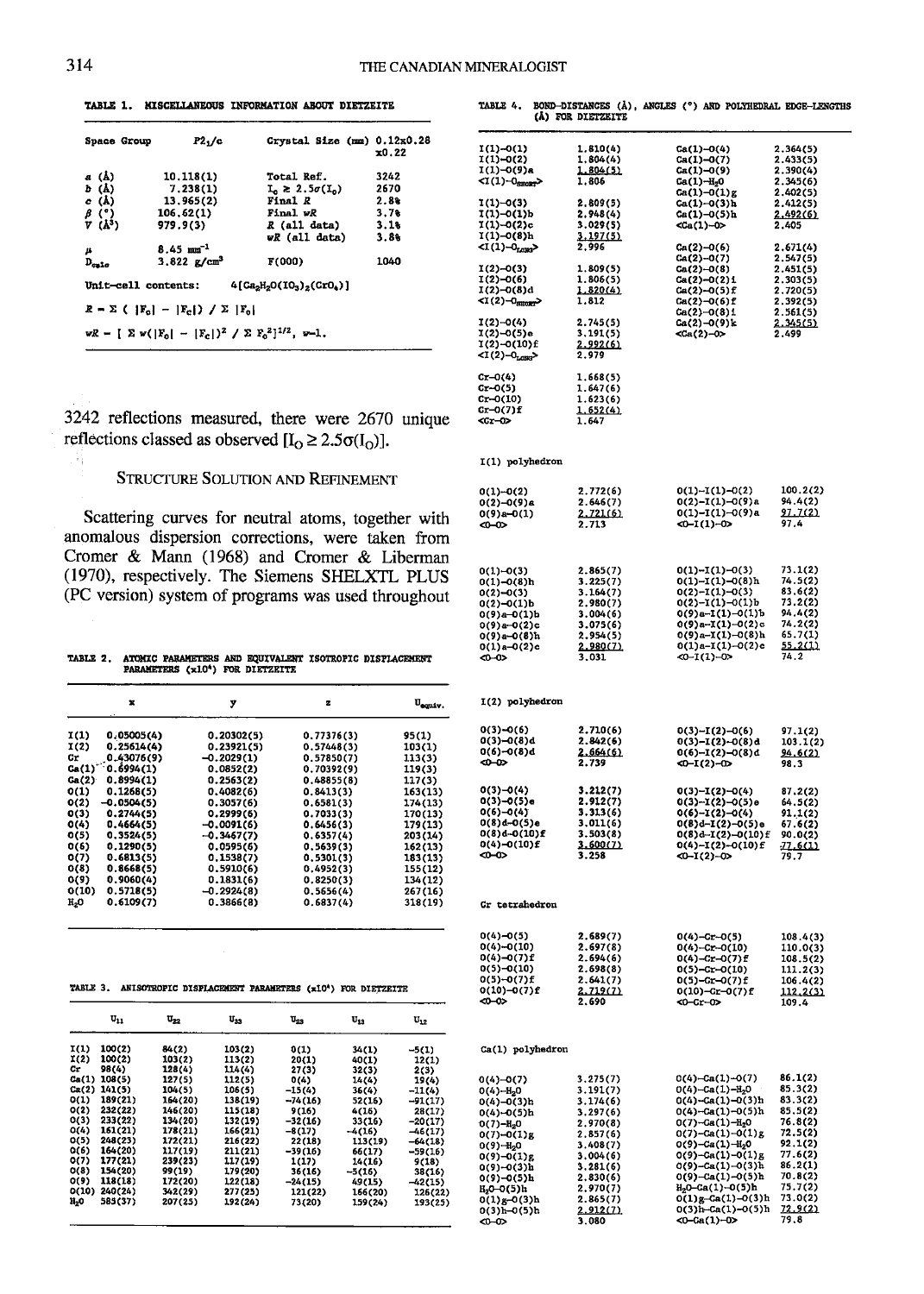Ca(2) polyhedron

| 0(6)-0(6)f   | 2,841(8) | $O(6)-Ca(2)-O(6)$ f          | 68.0(2) |  |
|--------------|----------|------------------------------|---------|--|
| 0(6)-0(8)1   | 2,664(6) | $O(6)-Ca(2)-O(8)1$           | 61.2(1) |  |
| 0(6)-0(2)1   | 3.093(7) | $0(6)-Ca(2)-O(2)1$           | 76.5(2) |  |
| 0(7)-0(6)£   | 3.039(7) | $0(7)-Ca(2)-0(6)$ £          | 75.9(2) |  |
| $0(7)-0(2)1$ | 3.000(6) | 0(7)-Ca(2)-0(2)1             | 76.2(2) |  |
| 0(7)-0(5)£   | 2.641(7) | $0(7) - Ca(2) - 0(5) f$      | 60.1(2) |  |
| 0(8)-0(8)1   | 2.968(9) | $0(8)-Ca(2)-0(8)1$           | 72.6(2) |  |
| 0(8)-0(2)1   | 3.009(6) | $0(8)-Ca(2)-0(2)1$           | 78.5(2) |  |
| 0(8)-0(5)£   | 3.011(6) | $0(8)-Ca(2)-0(5)$ £          | 71.0(1) |  |
| 0(8)-0(9)k   | 3.206(7) | $0(8)-Ga(2)-0(9)k$           | 83.9(2) |  |
| 0(2)1-0(8)1  | 3.296(7) | $0(2)$ i-Ca $(2)$ -0 $(8)$ i | 85.1(2) |  |
| 0(5)£-0(9)k  | 2.830(7) | $O(5)$ £-Ca $(2)$ -O $(9)$ k | 67.5(2) |  |
| 0(6)f-0(9)k  | 3.205(6) | $O(6)$ f-Ca $(2)$ -O $(9)$ k | 85.1(2) |  |
| 0(8)1-0(9)k  | 2.954(5) | 0(8)1-Ga(2)-0(9)k            | 73.9(1) |  |
| ∞∼           | 2.983    | $CD - Ca(2) - CD$            | 74.0    |  |
|              |          |                              |         |  |

a - x-1, y, z; b - -x, y-1/2, z; c - -x, y+1/2, -z+1 1/2;<br>d - 1-x, 1-y, 1-z; e - x, y+1, z; f - 1-x, -y, 1-z;<br>g - 1-x, y+1/2; -z+1/2; h - 1-x, y-1/2, -z + 1 1/2; i - x+1, y, z;<br>j - 2-x, 1-y, 1-z; k - x, y-1/2, z+1/2.

TABLE 5. PROPOSED HYDROGEN POSITIONS AND SCHEME OF HYDROGEN BONDING IN DIETZEITE

|                     | x      | y                   | z      |
|---------------------|--------|---------------------|--------|
| H1                  | 0.585  | 0.421               | 0.741  |
| H2                  | 0.598  | 0.494               | 0.644  |
| H1-H <sub>2</sub> 0 | 0.94 Å | H2-H <sub>2</sub> O | 0.94 Å |
| H1-04a              | 1.87   | <b>H2-010b</b>      | 1.87   |
| H1-H2               | 1.49   | ш-о-н2              | 104.9° |

TABLE 6. BOND-VALENCE\* ANALYSIS FOR DIETZEITE

|        |                | I(2)  | Cr    | Ca(1)  | Ca(2)          | H(1)     | $\overline{B(2)}$ | Σ     |
|--------|----------------|-------|-------|--------|----------------|----------|-------------------|-------|
| O(1)   | 1.454<br>0.162 |       |       | 0.291  |                |          |                   | 1.907 |
| O(2)   | 1.476<br>0.143 |       |       |        | 0.371          |          |                   | 1.990 |
| O(3)   | 0.201          | 1,458 |       | 0.284  |                |          |                   | 1.943 |
| O(4)   |                | 0.223 | 1.432 | 0.319  |                | (0,1)    |                   | 2.074 |
| O(5)   |                | 0.113 | 1.523 | 0.234  | 0.134          |          |                   | 2.004 |
| 0(6)   |                | 1.469 |       |        | 0.151<br>0.298 |          |                   | 1.918 |
| O(7)   |                |       | 1.501 | 0.270  | 0.204          |          |                   | 1.975 |
| O(3)   | 0.112          | 1.418 |       |        | 0.258<br>0.198 |          |                   | 1.996 |
| O(9)   | 1.476          |       |       | 0.300  | 0.334          |          |                   | 2.110 |
| O(10)  |                | 0.151 | 1.634 |        |                |          | (0.2)             | 1.985 |
| $H_2O$ |                |       |       | 0.334. |                | (0.9)    | (0.8)             | 2.034 |
| Σ      | 5.024          | 4.832 | 6.090 | 2.032  | 1.948          | $1.00 -$ | 1.00              |       |

\* Bond-valence parameters from Brown (1981), bond-valences in v.u.

this study.  $R$  indices are of the form given in Table 1, and are expressed as percentages.

The space group  $P2<sub>1</sub>/c$  was verified by examination

of systematic extinctions of reflections and by the successful determination and refinement of the structure. The structure of dietzeite was solved by direct methods, with all heavy atoms and five oxygen atoms located in the solution. Icast-squares refinement of the positional pammeters of the direct-methods solution converged to an  $R$  index of 13.5%, and all remaining oxygen atoms were located in a difference-Fourier map calculated at this stage. For an isotropic displacement model, the refinement converged to an  $R$  index of 3.9%. Conversion to a model including anisotropic displacement parameters, together with the refinement of all parameters, resulted in an R index of 2.8% and a  $wR$ index of 3.7%. A model including weighted structurefactors and an isotropic extinction correction was tried at this point, but did not lead to an improved refinement. Final positional parameters are given in Table 2, anisotropic displacement parameters in Table 3, selected interatomic distances, angles and polyhedral edgelengths in Table 4, a proposed H-bonding scheme in Table 5, and a bond-valence analysis in Table 6. Observed and calculated structure-factors are available from the Depository of Unpublished Data, CISTI, National Research Council of Canada, Ottawa, Ontario KIA OS2.

#### CHEMICAL FORMULA

The H<sub>2</sub>O content of dietzeite has never been determined directly; in fact, it has always been assumed to be nil. However, the results of the crystal-structure analysis show that an additional anion is present. The electronegativity principle constrains this to be a neutral species, and local bond-valence calculations show this to be an  $(H<sub>2</sub>O)$  group with a sensible and necessary hydrogen-bonding scheme. Thus  $H_2O$  is an essential constituent of the structure. and the chemical formula of dietzeite is  $Ca<sub>2</sub>H<sub>2</sub>O(IO<sub>3</sub>)<sub>2</sub>(CrO<sub>4</sub>)$ .

## DESCRIPTION OF THE STRUCTURE

i''

Ca polyhedra

There are two unique Ca positions in dietzeite, both of which are located on general positions.  $Ca(1)$  is bonded to six oxygen atoms and a single  $H<sub>2</sub>O$  group, with an average bond-distance of  $2.405$  Å. Ca(2) is bonded to eight oxygen atoms, with an average bonddistance of  $2.499$  Å.

## Cr tetrahedron

The one unique Crposition in dietzeite is coordinated by four oxygen atoms in a tetrahedral arrangement. The  $\langle$ Cr-O> distance is 1.647 Å, similar to chromate tetrahedra in other structures (e.g., 1.643 Å in tarapacaite: McGinnety 1972)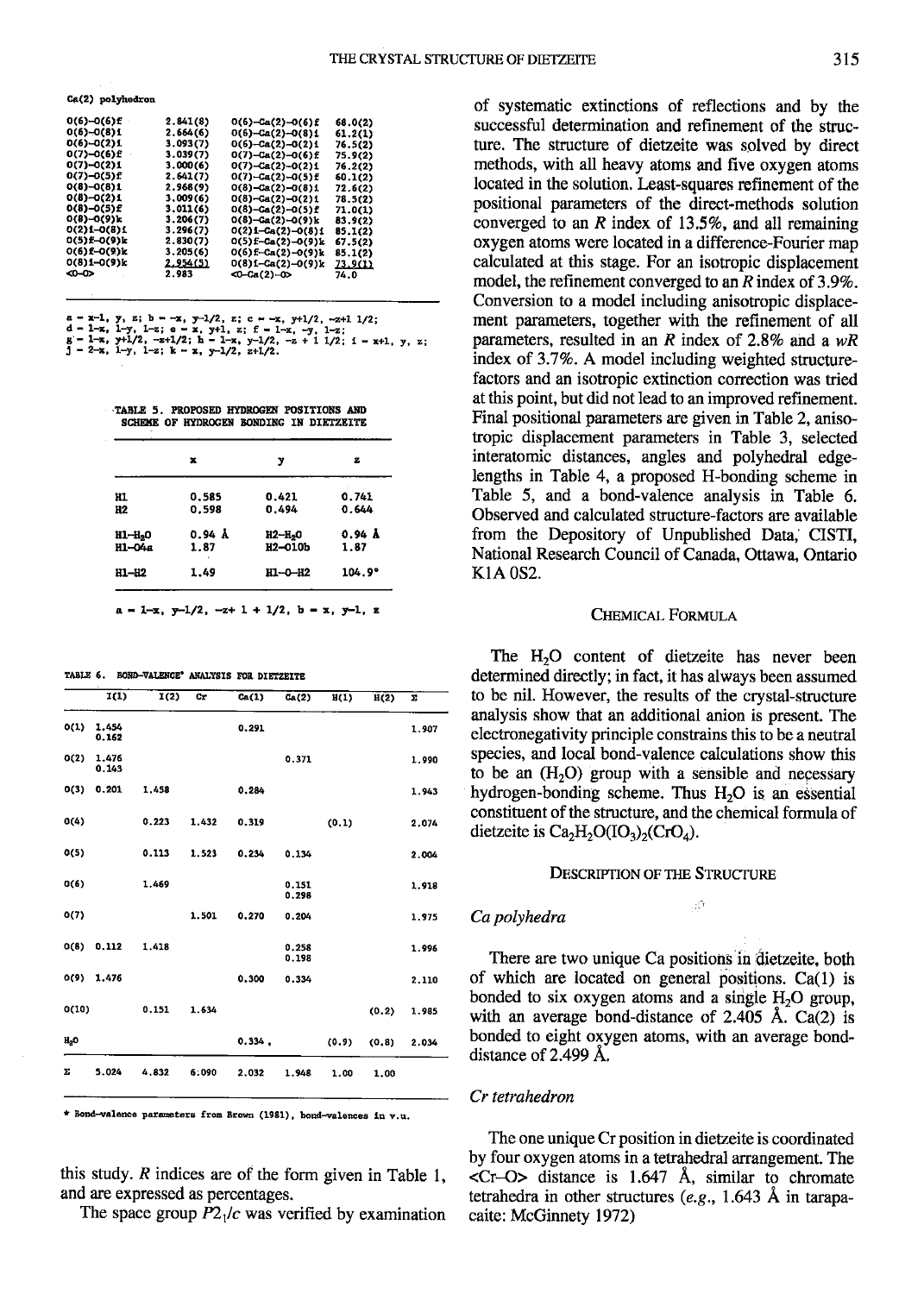# I polyhcdra

Dietzeite contains two unique I positions, both of which occur as triangular pyramidal  $IO<sub>3</sub>$  groups (Fig. 1).  $I(1)$  is bonded to three atoms of oxygen, with an average distance of 1.806 Å and a  $\langle$ O–I–O $>$  angle of 97.4°. I(1) is also relatively close to four other oxygen atoms, with an average distance to these of 2.996 A (Fig. 1). The bond-valence analysis for the  $I(1)$  position indicates that each of these oxygen atoms contributes significant bond-valence to the  $I(1)$  atom; the total bond-valence contribution of these four oxygen atoms to the central  $I(1)$  is 0.62 v.u. (Table 6).  $I(2)$  also is bonded to three oxygen atoms, with an average bond-length of 1.812 A and a  $\langle$ O-I-O $>$  angle of 98.3°. The I(2) position also is weakly bonded to three other oxygen atoms (Fig. 1), with an average bond-distance of  $2.976 \text{ Å}$ . The bond-valence sum around the I(2) position from these three distant atoms of oxygen and the three proximal atoms of oxygen is 4.83 v.u. There are two additional oxygen atoms at 3.32 Å and 3.34 Å from  $I(2)$ , each of which may contribute 0.09 bond-valence units, giving a total sum of 5.01 at the I(2) site. The I coordination polyhedra observed in dietzeite are similar to those observed in bellingerite (Ghose & Wan 1974), lautarite (Ghose et al. 1978) and salesite (Ghose & Wan 1978); all three contain triangular pyramidal  $IO<sub>3</sub>$  arrangements, with average bond-distances ranging from 1.804 (lautarite) to 1.819 A (bellingerite). The I positions in these minerals are weakly bonded to variable numbers of other oxygen atoms, with the I coordination ranging from five to seven.

Iodine has the electronic structure [Kr core] $4d^{10}5s^25p^5$ ; in the pentavalent state, I<sup>5+</sup> thus has a lone pair of electrons. If this lone pair occupies a p-orbital, then the ion is lone-pair stereoactive, and the lone pair of electrons projects out to one side of the ion, preventing the close approach of any ligand. This is the reason why  $I^{5+}$  shows such asymmetrical coordination. It normally has three short pyramidal bonds, and the stereoactive lone pair projects out from the  $I^{5+}$  in the opposite direction to these anions. However, the three short I-O bonds are insufficient to satisfy the bonding requirements of the  $I^{5+}$ , and hence additional interactions are necessary. These cannot be strong interactions, as the stereoactive lone pair prevents the close approach of a fourth anion, so that several weak I-O interactions are required; the structural data of Ghose & Wan (1974, 1978). Ghose *et al.* (1978) and this study show this to be the case.

# H-bonding

A H-bonding scheme for the  $H_2O$  position has been derived on the basis of bond-valence criteria, with the resulting positions and bond distances for hydrogen given in Table 5. The proposed scheme of hydrogen bonding is illustrated in Figure 2. The  $H_2O$  group is bonded to  $Ca(1)$  only, which contributes a bond valence of 0.334 v.u. to the satisfaction of the central oxygen atom (Table 6). This means that there will be two hydrogen bonds of about 0.17 v.u. from the two component hydrogen atoms to neighboring anions. H(1) hydrogen bonds to O(4), and H(2) hydrogen bonds to O(10); both acceptor anions belong to the chromate group (Fig. 2). The observed bond-valence sums in Table 6 suggest that the hydrogen bond from  $H(1)$  to O(4) is significantly weaker than the hydrogen bond from  $H(2)$  to  $O(10)$ , and the hydrogen bond-valences (Table 6) are assigned on this basis. Difference-Fourier maps calculated during the final stages of refinement showed weak peaks in the distribution of electron density near the proposed positions of the hydrogen atoms.

#### Structure connectivity

The Ca( $1$ )O<sub>6</sub>H<sub>2</sub>O and Ca( $2$ )O<sub>8</sub> polyhedra share edges



Frc. I . The I coordination polyhedra observed in dietzeite. Short bonds are given as solid lines, and long bonds are given as broken lines.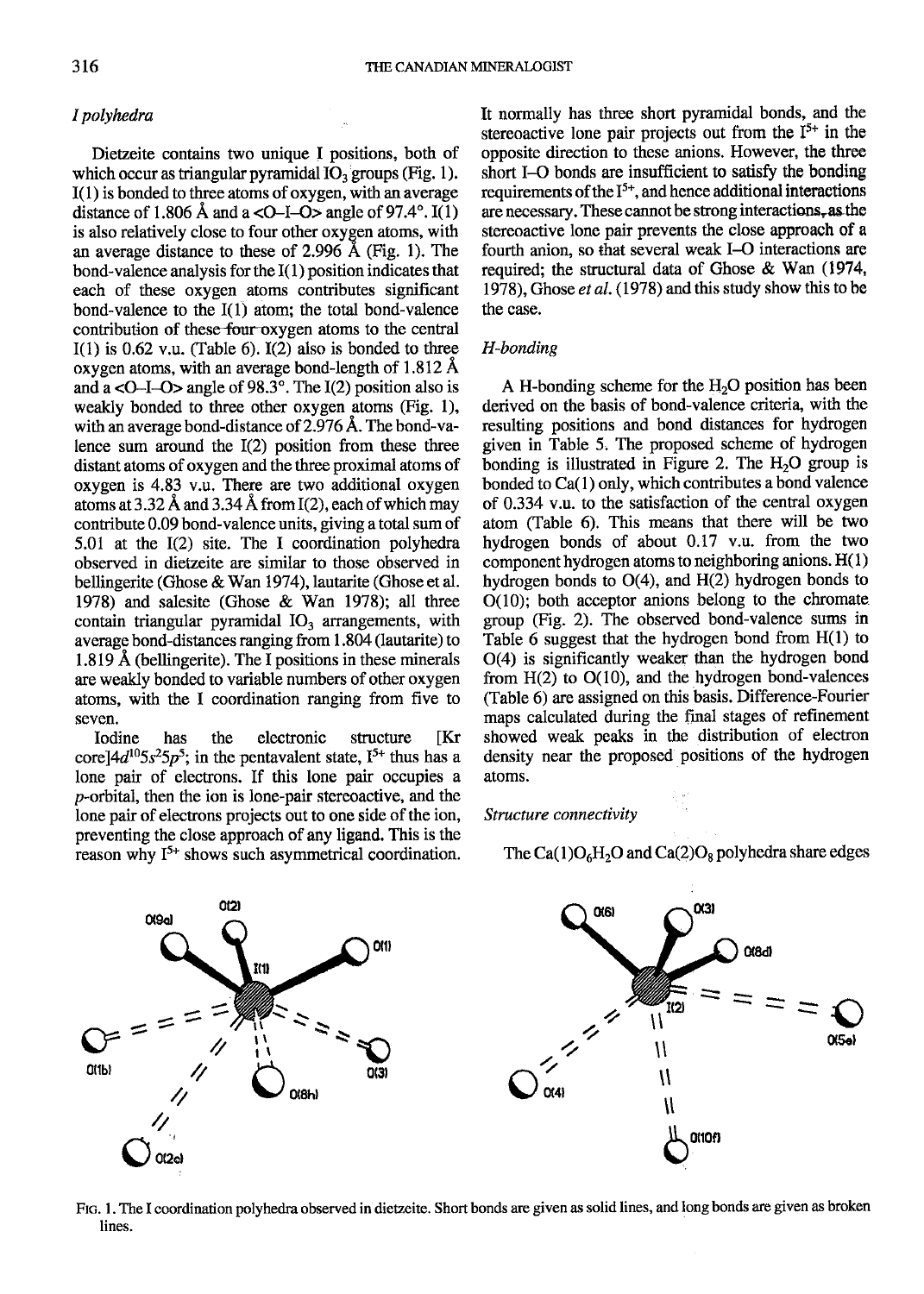



FIG. 2. Proposed scheme of hydrogen bonding in dietzeite. The O-H and H...O bonds are shown as broken lines. Ca polyhedra are shaded with a regular dot pattem, and Cr tetrahedra, with parallel lines.

to form dimers of composition  $[Ca_2O_{12}(H_2O)]^{20}$ . These dimers share corners with adjacent dimers to form chains along [001] (Fig. 3). Each Ca dimer is linked to two Cr tetrahedra, such that the Ca(l) polyhedron shares a corner with an adjacent Cr tetahedron, and the Ca(2) polyhedron shares an edge with a symmetrically equivalent Cr tetrahedron.

Figure 4 shows the packing of these chains, essentially a C-face-centered arrangement with the chains extending along [001]. Each chain links to four adjacent chains to form a complex heteropolyhedral framework, but the details of the cross-linkages can only be seen in different projections of the structure. Figure 5 shows the linkage between chains adjacent along [10] in Figure 4. The chromate groups play an important role here, sharing an edge with a Ca(2) polyhedron of one chain

FIG. 4. The dietzeite structure projected onto (001). I atoms are shown as circles shaded with a random dot pattem. The polyhedral shading is as in Figure 2. All I- $\phi$  bonds have been omitted (0: unspecified anionic group).

and a corner with a Ca(l) polyhedron of the adjacent chain. Further linkage is provided by the iodate groups, but this involves primarily the long weak I-O bonds. Figure 6 shows the linkage between chains in the [010] direction. Here, the primary linkage involves the iodate groups. For I( l), the strong I-O bonds do not bridge the chains in this direction, the linkage occurring only via the long weak I-O bonds. However, for  $I(2)$ , the three short I-O bonds bridge across the chains (Fig. 6), binding them strongly together.

The overall structure is a very compact heteropolyhedral framework, accounting for the lack of cleavage and the relatively high density ( $D_{calc} = 3.822$  g/cm<sup>3</sup>).



FIG. 3. Chains of Ca(1)-Ca(2) polyhedral dimers that occur in the dietzeite structure. The projection is on (010); Ca polyhedra are shaded with a herringbone pattern, and Cr tetrahedra are shaded with parallel lines.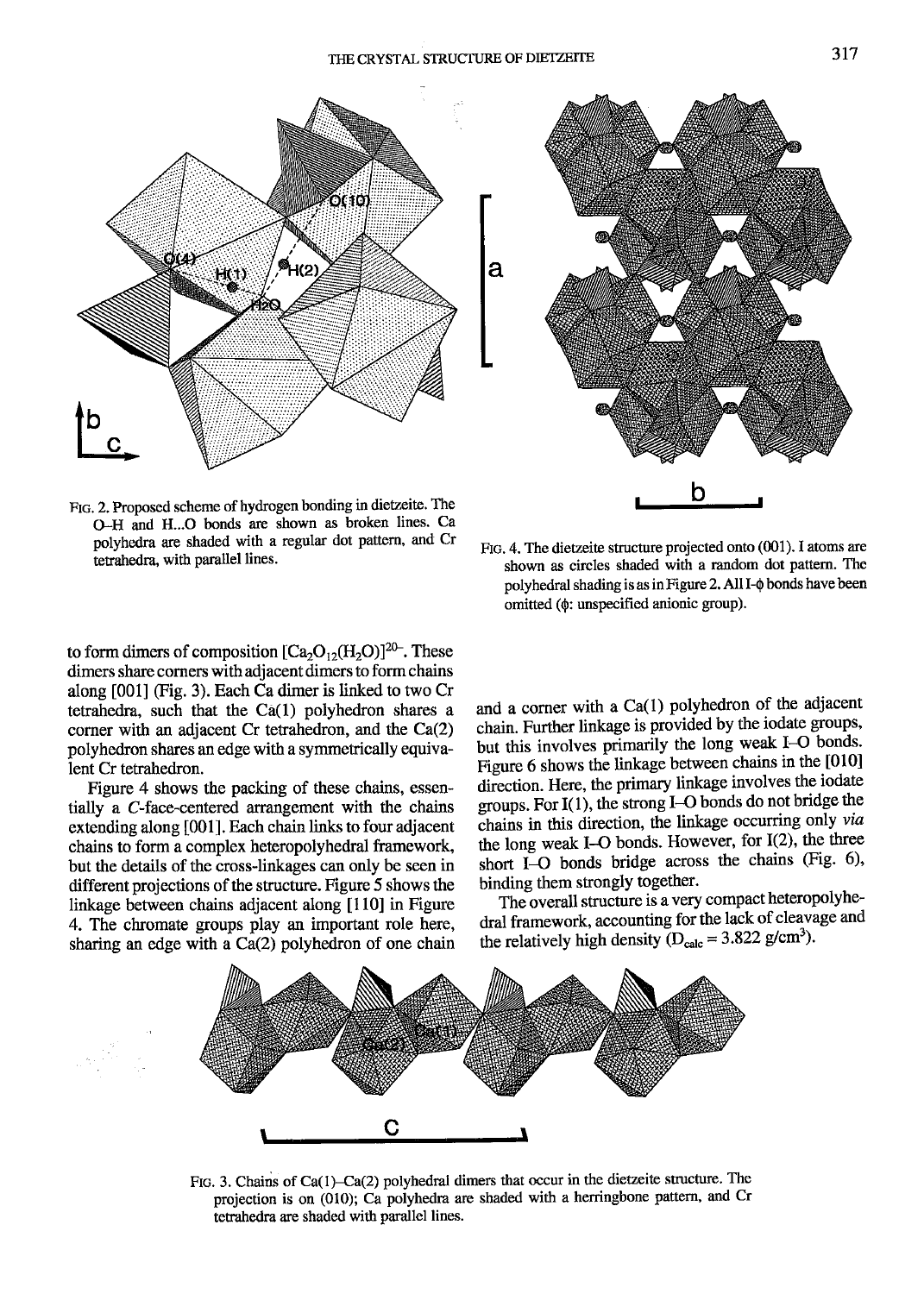

FIG. 5. The dietzeite structure projected onto (010). The polyhedral shading is as in Figure 2. I atoms are given as circles shaded with a random dot pattern, and oxygen atoms are cross-hatched circles. Short I- $\phi$  bonds are drawn as solid lines, and long I- $\phi$ bonds, as broken lines ( $\phi$ : unspecified anionic group).



FIG. 6. The dietzeite structure projected onto (100). Legend as in Figure 5.